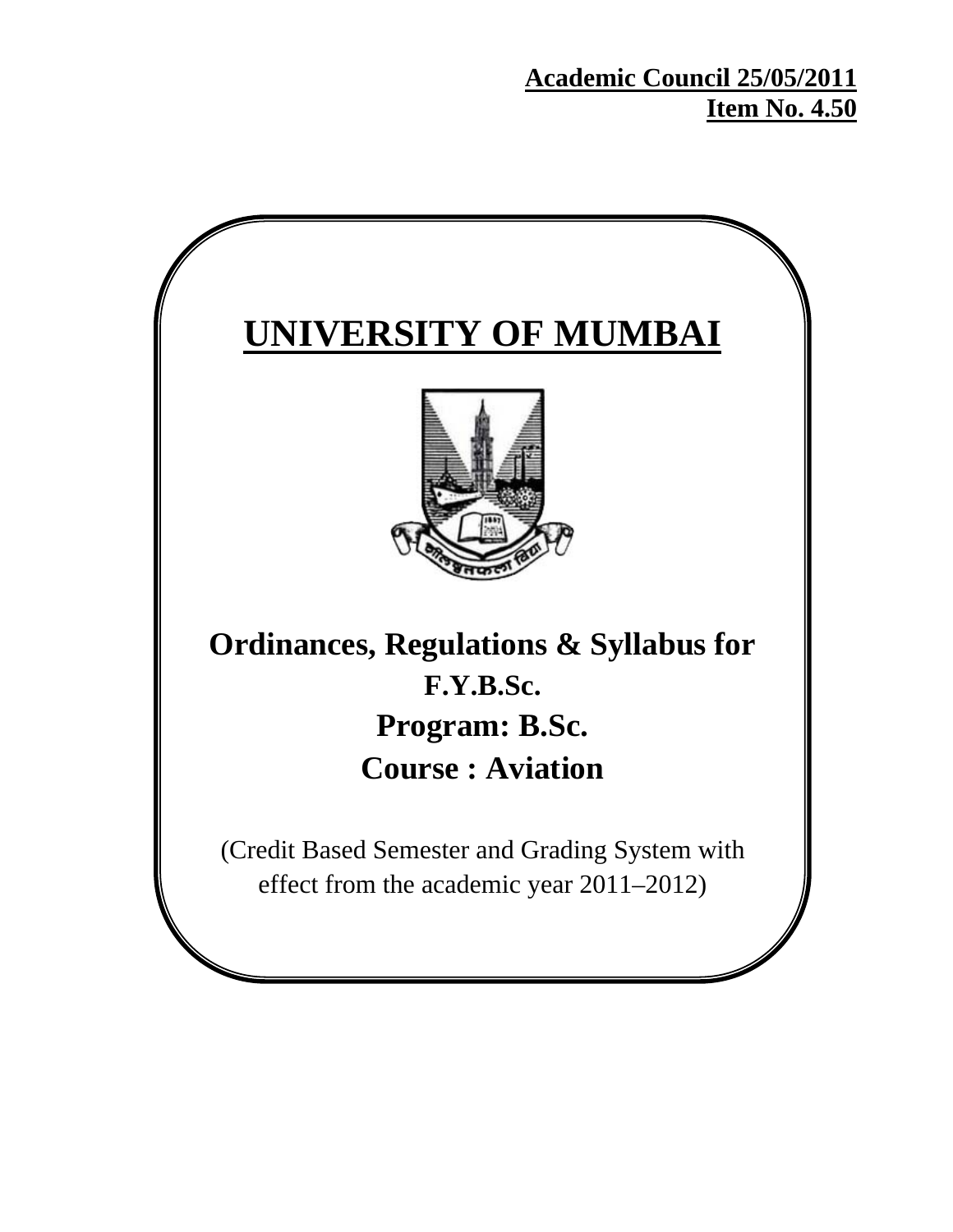### ORDINANCES AND REGULATIONS RELATING TO DEGREE OF BACHELOR OF SCIENCE (AVIATION)

#### **The existing O.5091 is read as under:-**

O.5091: - A candidate for being eligible for admission to B.Sc (Aviation) must have passed the Higher Secondary School Certificate (Standard XII) Examination conducted by the Maharashtra State Board of Secondary Education, Pune or an examination of any other Government recognized board as equivalent thereto, with the subjects English, Physics and **Mathematics** 

#### **The O.5091is amended to read as under:-**

O.5091: - A candidate for being eligible for admission to B.Sc (Aviation) must have passed the Higher Secondary School Certificate (Standard XII) Examination conducted by the Maharashtra State Board of Secondary Education, Pune or an examination of any other Government recognized board as equivalent thereto, with the subjects English, Physics and **Mathematics** 

OR

A candidate who has passed post SSC, Three year Engineering / Technology diploma course with Mathematics and Physics

#### OR

A candidate who has passed post HSC diploma (one year after twelfth standard) of Maharashtra Board of Technical education or AICTE approved or any other recognized government body in Information Technology / Computer Technology / Computer Engineering / Computer Science / Electrical, Electronics & Video Engineering & allied branches / Mechanical & allied branches / Chemical & allied branches / Civil & allied branches.

**R.8388:-** B. Sc. Degree in Aviation will be awarded to the student only after submitting verified Commercial Pilot Licence (obtained from DGCA / ICAO / FAA / JAR / CASA / TPT.CANADA) to the examination section of the University of Mumbai.

**R.8389:-** For every 40 hours of flying done by the student, 4 credits will be given in each Semester. Students already holding Commercial Pilot License (CPL) will be eligible for full credits in practical.

**R.8390:**- The Students will have to complete minimum 200 hrs of flying training to obtain CPL (Commercial Pilot License) which is the requirement of the DGCA. To obtain B.Sc. Degree (Aviation) it is mandatory for the student to obtain CPL (Commercial Pilot License) and submit the copy to the examination section of the Mumbai University, through concerned college.

### FLYING

The Students will have to complete minimum 200 hrs of flying training to obtain CPL (Commercial Pilot Licence) which is the requirement of the DGCA. **To obtain B.Sc Degree (Aviation) it is mandatory for the student to obtain CPL (Commercial Pilot Licence) and submit the copy to the examination section of the Mumbai University, through concerned college.**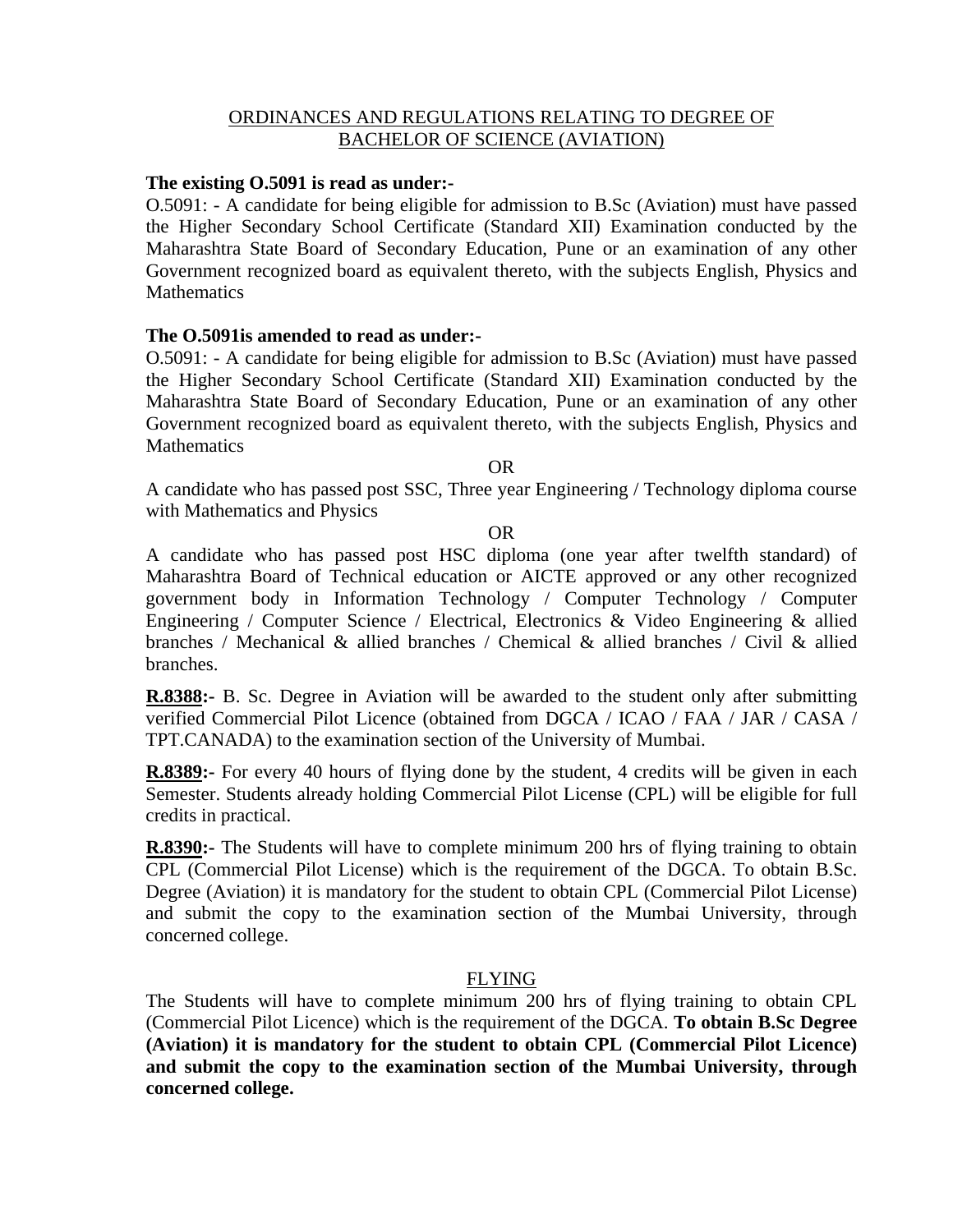| The Candidates shall be examined in the following subjects:- |         |
|--------------------------------------------------------------|---------|
| In each Semester                                             |         |
| Subject                                                      | Credits |
| <b>Navigation</b> (General)                                  | 5       |
| Air Regulations                                              | 3       |
| Meteorology (General)                                        | 3       |
| Aircraft & Engines (General)                                 | 5       |
| Flying Experience / Flying Check                             | 4       |
| (Practical Upto Fifth Semester)                              |         |
|                                                              |         |

Note: In Sixth Semester there is no flying. Flying is replaced by project work.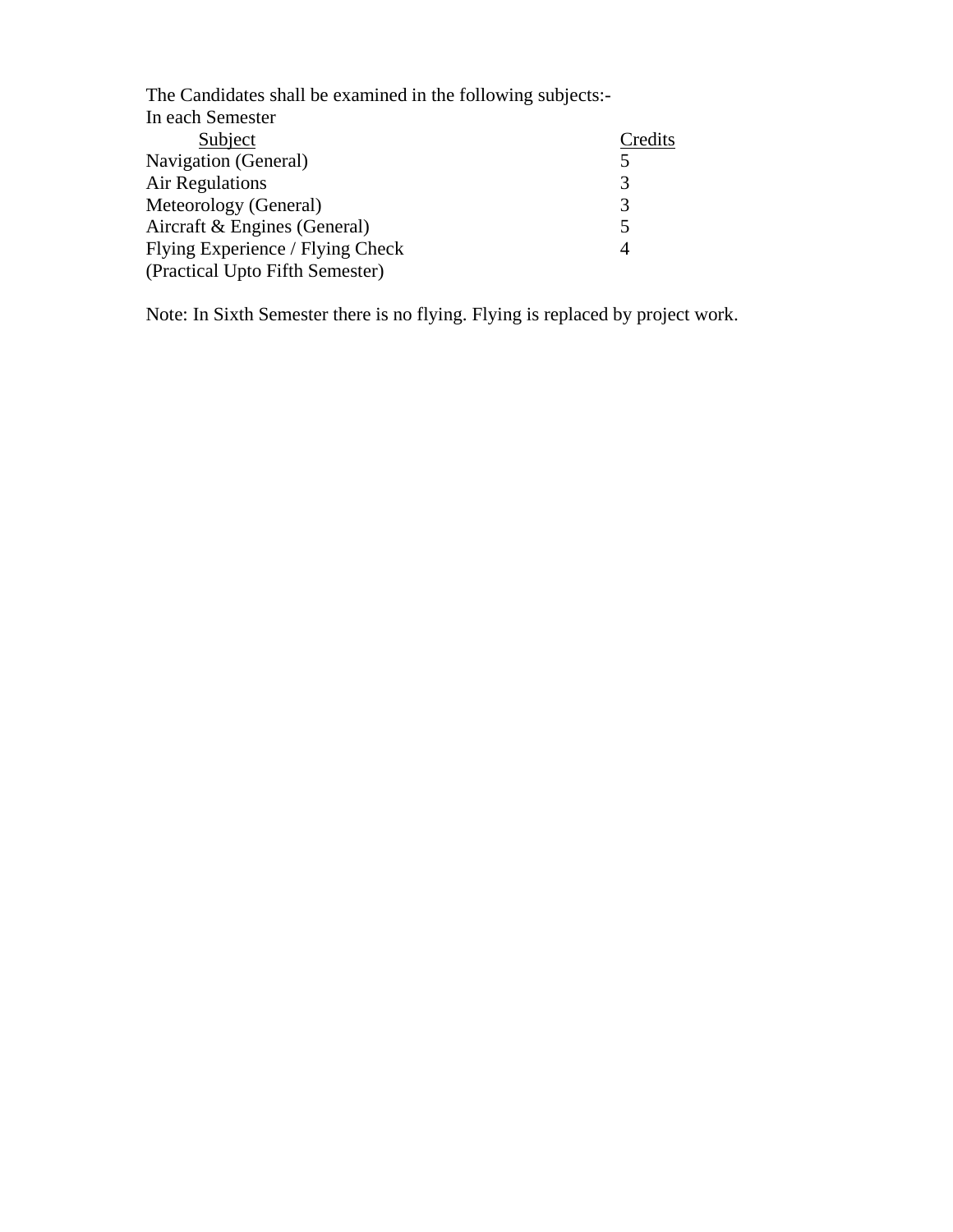| <b>Class</b>                               |    |                |                            |                |         | <b>Class room instruction Face to Face</b> |     |               |    | <b>Notional</b> |    |                          |     | <b>Total</b>   |                | <b>Credit</b> |
|--------------------------------------------|----|----------------|----------------------------|----------------|---------|--------------------------------------------|-----|---------------|----|-----------------|----|--------------------------|-----|----------------|----------------|---------------|
| F.Y.B.Sc.                                  |    | per week       |                            |                | per sem |                                            |     | per sem hours |    |                 |    |                          |     |                |                |               |
| <b>Aviation</b>                            | L. | D              | m                          | L              | D       | m.                                         | ⊷   | D             | T  | L.              | P  | T.                       | L   | D              | m.             |               |
| <b>USAV 101</b><br><b>Air Navigation I</b> | 4  |                |                            | 60             |         |                                            | 48  |               | 48 | 102             | ۰. | $\sim$                   | 150 | $\blacksquare$ |                |               |
| <b>USAV 102</b><br><b>Air Regulation I</b> | 3  | $\blacksquare$ | $\sim$                     | 45             |         |                                            | 36  |               | 36 | 54              | ۰. | $\overline{\phantom{a}}$ | 90  | $\blacksquare$ |                | 3             |
| <b>USAV 103</b><br><b>Meteorology I</b>    | 3  | $\blacksquare$ | -                          | 45             |         |                                            | 36  |               | 36 | 54              | ۰. | $\overline{\phantom{a}}$ | 90  | $\blacksquare$ |                | 3             |
| <b>USAV 104</b><br>Aircraft & Engine I     | 3  | $\blacksquare$ |                            | 45             |         |                                            | 36  |               | 36 | 114             |    | $\sim$                   | 150 | $\blacksquare$ |                |               |
| <b>USAV 105</b><br><b>Flying</b>           |    | 3              | Briefing and<br>Debriefing | $\blacksquare$ | 45      | 45                                         |     | 36            | 36 |                 | 36 | 12                       | 120 | $\blacksquare$ |                |               |
| <b>Total</b>                               | 13 | 3              | 3                          | 195            | 45      | 45                                         | 156 | 36            | 36 | 324             | 36 | 12                       | 600 | $\blacksquare$ | $\blacksquare$ | 20            |

# **B.SC (Aviation Course Structure) – SEMESTER I**

# **B.SC (Aviation Course Structure) – SEMESTER II**

| <b>Class</b>                                | <b>Class room instruction Face to Face</b> |          |                            |     |         |    | <b>Notional</b> |                |    | <b>Total</b> |                | <b>Credit</b>            |     |                |                |    |
|---------------------------------------------|--------------------------------------------|----------|----------------------------|-----|---------|----|-----------------|----------------|----|--------------|----------------|--------------------------|-----|----------------|----------------|----|
| F.Y.B.Sc.                                   |                                            | per week |                            |     | per sem |    |                 | per sem hours  |    |              |                |                          |     |                |                | S  |
| <b>Aviation</b>                             | L.                                         | D        | m                          | L.  | D       | m  | ⊷               | D              | m  | L.           | D              | m                        | ⊥   | D              | m              |    |
| <b>USAV 201</b><br><b>Air Navigation II</b> | 4                                          |          |                            | 60  |         |    | 48              | $\blacksquare$ | 48 | 102          |                | $\overline{\phantom{0}}$ | 150 |                |                |    |
| <b>USAV 202</b><br><b>Air Regulation II</b> | 3                                          |          |                            | 45  |         |    | 36              | $\blacksquare$ | 36 | 54           | $\blacksquare$ |                          | 90  | $\blacksquare$ |                | 3  |
| <b>USAV 203</b><br><b>Meteorology II</b>    | 3                                          |          |                            | 45  |         |    | 36              | $\blacksquare$ | 36 | 54           | $\blacksquare$ | $\blacksquare$           | 90  | $\blacksquare$ |                | 3  |
| <b>USAV 204</b><br>Aircraft & Engine II     | 3                                          |          |                            | 45  |         |    | 36              | $\blacksquare$ | 36 | 114          | $\blacksquare$ | $\blacksquare$           | 150 | $\blacksquare$ |                |    |
| <b>USAV 205</b><br><b>Flying</b>            |                                            |          | Briefing and<br>Debriefing |     | 45      | 45 |                 | 36             | 36 |              | 36             | 12                       | 120 | $\blacksquare$ |                |    |
| <b>Total</b>                                | 13                                         |          |                            | 195 | 45      | 45 | 156             | 36             | 36 | 324          | 36             | 12                       | 600 | $\blacksquare$ | $\blacksquare$ | 20 |

**L – One Lecture / period of 48 minutes, P – Practical, T – Tutorial**

Notional includes time spent in library / home / other institutions for preparation and writing of assignment, quizzes,

**Open book test, journal, case studies**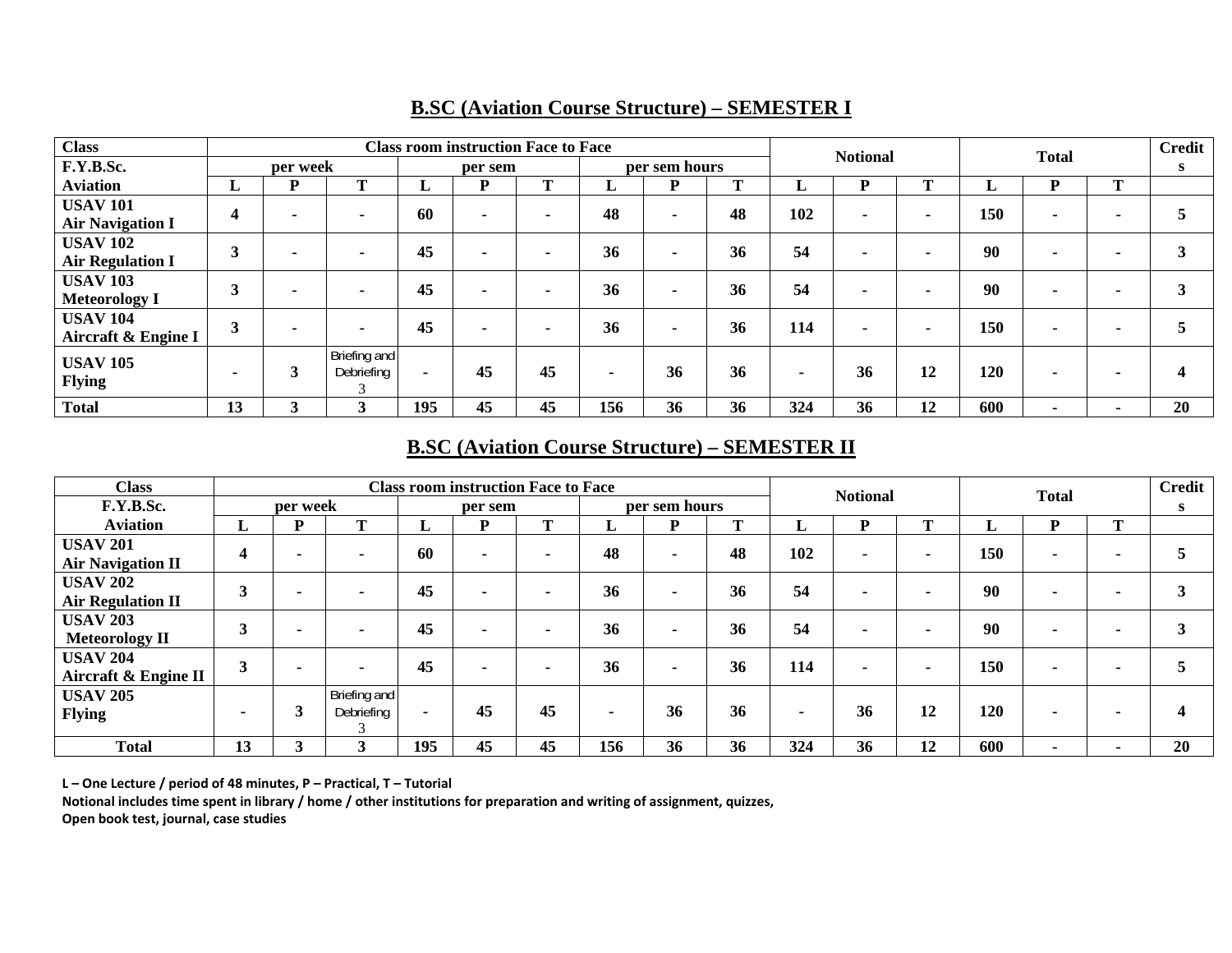# **F.Y.B.Sc. Aviation Syllabus Restructured for Credit Based and Grading System To be implemented from the Academic year 2011-2012**

| <b>Semester I</b>                                                                                                                                                                                                                                                                                                                                                                                                                                                                                                                                                                                                                                                                                                                                                                                                                                                       |                                                                                                                                                                                                         |                                                                                                       |                                 |  |  |  |  |
|-------------------------------------------------------------------------------------------------------------------------------------------------------------------------------------------------------------------------------------------------------------------------------------------------------------------------------------------------------------------------------------------------------------------------------------------------------------------------------------------------------------------------------------------------------------------------------------------------------------------------------------------------------------------------------------------------------------------------------------------------------------------------------------------------------------------------------------------------------------------------|---------------------------------------------------------------------------------------------------------------------------------------------------------------------------------------------------------|-------------------------------------------------------------------------------------------------------|---------------------------------|--|--|--|--|
| <b>Course Code</b>                                                                                                                                                                                                                                                                                                                                                                                                                                                                                                                                                                                                                                                                                                                                                                                                                                                      | Title                                                                                                                                                                                                   |                                                                                                       | Credits                         |  |  |  |  |
| <b>USAV101</b>                                                                                                                                                                                                                                                                                                                                                                                                                                                                                                                                                                                                                                                                                                                                                                                                                                                          | <b>Air Navigation I</b>                                                                                                                                                                                 |                                                                                                       | 5 Credits<br>$(60$ lectures $)$ |  |  |  |  |
| Unit I<br>1) Shape of Earth: - Form of Earth, its Axis and Poles, Equator, Parallels of<br>Latitude, Meridians of Longitude.<br>2) Position of Earth: - Prime Meridian, Position expressed in Latitudes and<br>Longitude Co-ordinates, Great and Small Circles, Departure, Great Circle Track<br>and Distances, Rhumb Line Track and Distances.<br>3) Earth Magnetism: - True, Magnetic, Compass Directions, Variation, Deviation,<br>Cardinal and Quadrantal points, Degrees, Minutes and Seconds.<br>4) Units of Measurement: - Nautical Mile, Statute Mile, Kilometer etc,<br>Conversion of Units.<br><b>Projections:</b> - Distortions in presenting a spheroidal surface on a plane surface,<br>Methods of indicating scale, Methods of showing relief on Maps,                                                                                                    | <b>18 Lectures</b>                                                                                                                                                                                      |                                                                                                       |                                 |  |  |  |  |
| Orthomorphism and its requirements<br>Unit II<br>1) Navigation Computer: - Slide rule Face, Distance, Speed, Time and<br>Conversions, TAS and Altitude Conversions, Triangle of velocities, Calculation of<br>Track and Ground Speed. Wind finding and calculation of Hdg.<br>2) Exercises in preparation of Flight Plans<br>3) The 1 in 60 Rule: - Use in navigation and other applications.                                                                                                                                                                                                                                                                                                                                                                                                                                                                           | <b>24 Lectures</b>                                                                                                                                                                                      |                                                                                                       |                                 |  |  |  |  |
| <b>Unit III</b><br>1) Mercator Chart: - Construction, Scale expansion, Measurement of Tracks and<br>Distances, Properties and Uses.<br>2) Air Speed Indicator: - Static Pressure, Pitot Pressure, Dynamic Pressure, IAS,<br>CAS, EAS, TAS, Square Law compensation, Limiting Speeds, ASI Errors.<br>3) Altimeters: - Principle of Construction, Rate of pressure change with Altitude,<br>Sensitive Altimeter Construction, Subscale setting, Servo assisted Altimeter,<br>Altimeter errors<br>4) Radio Wave Propagation: - Cycle, Amplitude, Frequency, Wavelength<br>Frequency relationship, Phase and Phase Difference, Polari\$zation, Modulation,<br>Sidebands, Designation and classification of emissions, Properties of Radio<br>waves, Radio Spectrum.<br>5) Communications: - VHF, Factors Affecting VHF Range, Duct Propagation,<br>Atmospheric Attenuation. | <b>18 Lectures</b>                                                                                                                                                                                      |                                                                                                       |                                 |  |  |  |  |
| <b>REFERENCE BOOKS</b><br><b>TITLE</b><br>4.                                                                                                                                                                                                                                                                                                                                                                                                                                                                                                                                                                                                                                                                                                                                                                                                                            | 1. Air Pilot's Manual Vol 3 & 5<br>2. Flight Performance & Planning<br>3. General Navigation: ATPL JAR<br>GSP : Plotting & Flight Planning<br>5. GSP : Radio Aids<br>6. GSP : Flight Instr. & Auto Flt. | <b>PUBLISHER</b><br>Peter D Godwin<br>Nordian AS<br>Nordian AS<br>Underdown<br>Underdown<br>Underdown |                                 |  |  |  |  |

- 7. GSP : Navigation Underdown
- 8. Radio Navigation ATPL JAR Nordian AS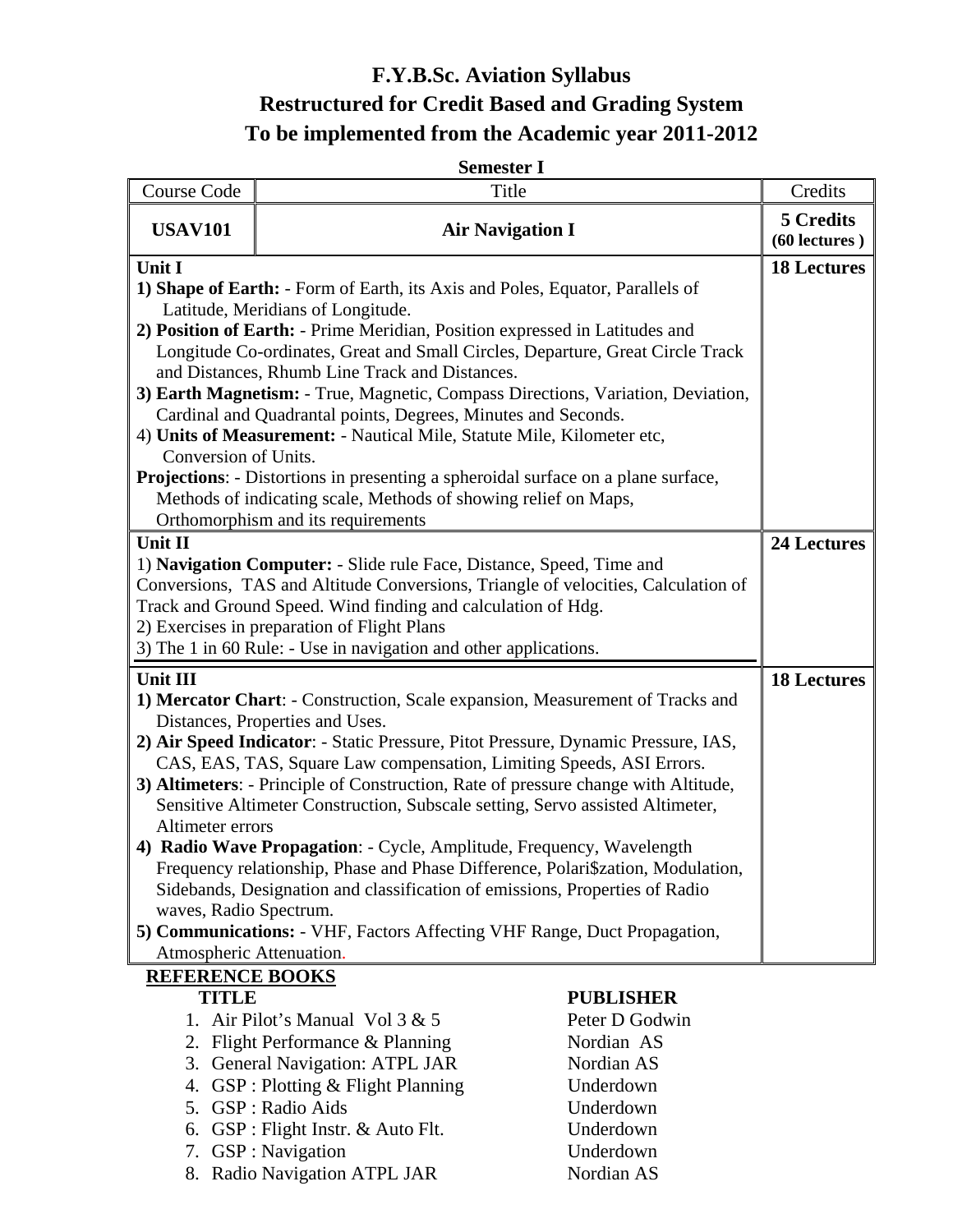| Course Code                                                                 | Title                                                                 | Credits                    |  |  |  |  |
|-----------------------------------------------------------------------------|-----------------------------------------------------------------------|----------------------------|--|--|--|--|
| <b>USAV102</b>                                                              | <b>Air Regulation I</b>                                               | 3 Credits<br>(45 lectures) |  |  |  |  |
| Unit I                                                                      | <b>15 Lectures</b>                                                    |                            |  |  |  |  |
| <b>Indian Aircraft Act 1934</b>                                             |                                                                       |                            |  |  |  |  |
| Rules 1, 2, 8, 10, 11 & 12                                                  |                                                                       |                            |  |  |  |  |
| <b>Indian Aircraft Rules 1937</b>                                           |                                                                       |                            |  |  |  |  |
| Part I – Extent & Definitions                                               |                                                                       |                            |  |  |  |  |
|                                                                             | Part II – General Flying Conditions                                   |                            |  |  |  |  |
| Rules $-4$ to 20                                                            |                                                                       |                            |  |  |  |  |
|                                                                             | Part III - General Safety Conditions                                  |                            |  |  |  |  |
| Rules $-21$ , 24, 24A, 24C                                                  |                                                                       |                            |  |  |  |  |
|                                                                             | Part IV – Registration and marking of Aircraft Change in ownership    |                            |  |  |  |  |
| Rules – 33 & 34                                                             |                                                                       |                            |  |  |  |  |
| Part V – Personnel of Aircraft                                              |                                                                       |                            |  |  |  |  |
|                                                                             | Rules – 38, 38 A(1) (a), 38 A(5), 38 A(6), 38 A(7), 42 A & 47.        |                            |  |  |  |  |
| <b>UNIT II</b>                                                              |                                                                       | <b>11 Lectures</b>         |  |  |  |  |
| Part VI - Airworthiness                                                     |                                                                       |                            |  |  |  |  |
| Rules 52, 53 & 55                                                           |                                                                       |                            |  |  |  |  |
|                                                                             | Part VII – Radio Telegraphic Apparatus                                |                            |  |  |  |  |
| Rule <sub>63</sub>                                                          |                                                                       |                            |  |  |  |  |
| Schedule I - Prohibited Areas                                               |                                                                       |                            |  |  |  |  |
|                                                                             | Schedule II – Private Pilots Licence, Validity, Renewal & Privileges, |                            |  |  |  |  |
| <b>General Requirements</b>                                                 |                                                                       |                            |  |  |  |  |
| Schedule III - Instrument Rating - Validity, Renewal & Privileges,          |                                                                       |                            |  |  |  |  |
| <b>General Requirements</b>                                                 |                                                                       |                            |  |  |  |  |
| <b>UNIT III</b>                                                             |                                                                       | <b>19 Lectures</b>         |  |  |  |  |
| Schedule IV – Rules of the Air (Excluding water operations $\&$ Sea Planes) |                                                                       |                            |  |  |  |  |
| Relevant Contents of Aeronautical Information publication                   |                                                                       |                            |  |  |  |  |
| <b>Relevant notices to Airmen</b>                                           |                                                                       |                            |  |  |  |  |
|                                                                             | <b>Aeronautical Information circular</b>                              |                            |  |  |  |  |
| <b>Civil Aviation Requirements</b>                                          |                                                                       |                            |  |  |  |  |

- 
- 
- 
- 4. Aircraft Manual

# **TITLE PUBLISHER**

1. Aviation Act 1934 Ministry of Civil Aviation 2. Indian Aircraft Rules Ministry of Civil Aviation 3. Aeronautical Information Publication Ministry of Civil Aviation<br>4. Aircraft Manual India India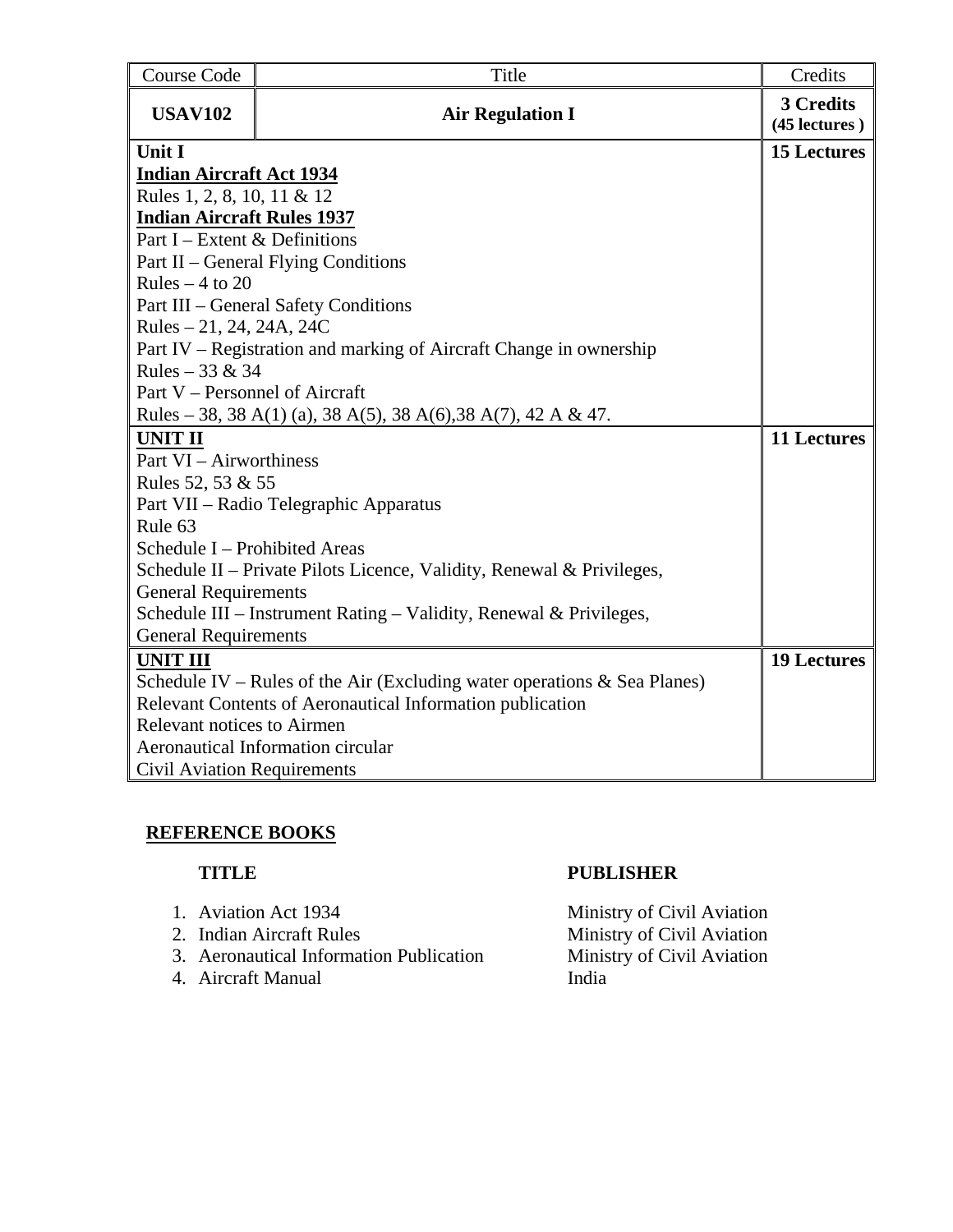| Course Code         | Title                                                                             | Credits            |
|---------------------|-----------------------------------------------------------------------------------|--------------------|
| <b>USAV103</b>      | <b>Meteorology I</b>                                                              | 3 Credits          |
|                     |                                                                                   | (45 lectures)      |
| Unit I              | <b>14 Lectures</b>                                                                |                    |
| a)                  | The Atmosphere: Composition, Extent, Vertical Division                            |                    |
| Temperature :<br>b) |                                                                                   |                    |
|                     | Vertical distribution of Temperature                                              |                    |
| $\bullet$           | Transfer of heat                                                                  |                    |
|                     | Solar and Terrestrial Radiation                                                   |                    |
|                     | Conduction                                                                        |                    |
| $\bullet$           | Convection                                                                        |                    |
| $\bullet$           | Advection and Turbulence                                                          |                    |
| $\bullet$           | Lapse rate, Stability and Instability                                             |                    |
| $\bullet$           | Development of Inversions, Types of Inversions                                    |                    |
|                     | Temperature near the earth's surface, Surface effects, Diurnal<br>variation,      |                    |
|                     | Effect of Clouds, Effect of wind.                                                 |                    |
| c)                  | <b>Atmospheric Pressure</b>                                                       |                    |
|                     | Barometric pressure, Isobars                                                      |                    |
|                     | Pressure variation with height, Contours (Isohypses)                              |                    |
| $\bullet$           | Reduction of Pressure to mean sea level                                           |                    |
| $\bullet$           | Surface Low / Upper – Air low, Surface high / Upper – Air High                    |                    |
|                     |                                                                                   |                    |
| Unit II             |                                                                                   | <b>14 Lectures</b> |
|                     | a) Atmospheric Density: Interrelationship of Pressure, Temperature and Density    |                    |
|                     | b) International Standard Atmosphere (ISA)                                        |                    |
|                     | • International Standard Atmosphere                                               |                    |
| c) Altimetry        |                                                                                   |                    |
|                     | Pressure Altitude, True Altitude                                                  |                    |
|                     | Height, Altitude, Flight Level                                                    |                    |
|                     | Altimeter Settings, QNH, QFE, 1013.25hpa                                          |                    |
| <b>WIND</b>         |                                                                                   |                    |
| a)                  | Definition and measurement                                                        |                    |
| b)                  | Primary cause of Wind                                                             |                    |
|                     | Primary cause of wind, Pressure Gradient, Coriolis Force,<br><b>Gradient Wind</b> |                    |
|                     | Relationship between Isobars and Wind                                             |                    |
|                     | <b>Effects of Convergence and Divergence</b>                                      |                    |
|                     |                                                                                   |                    |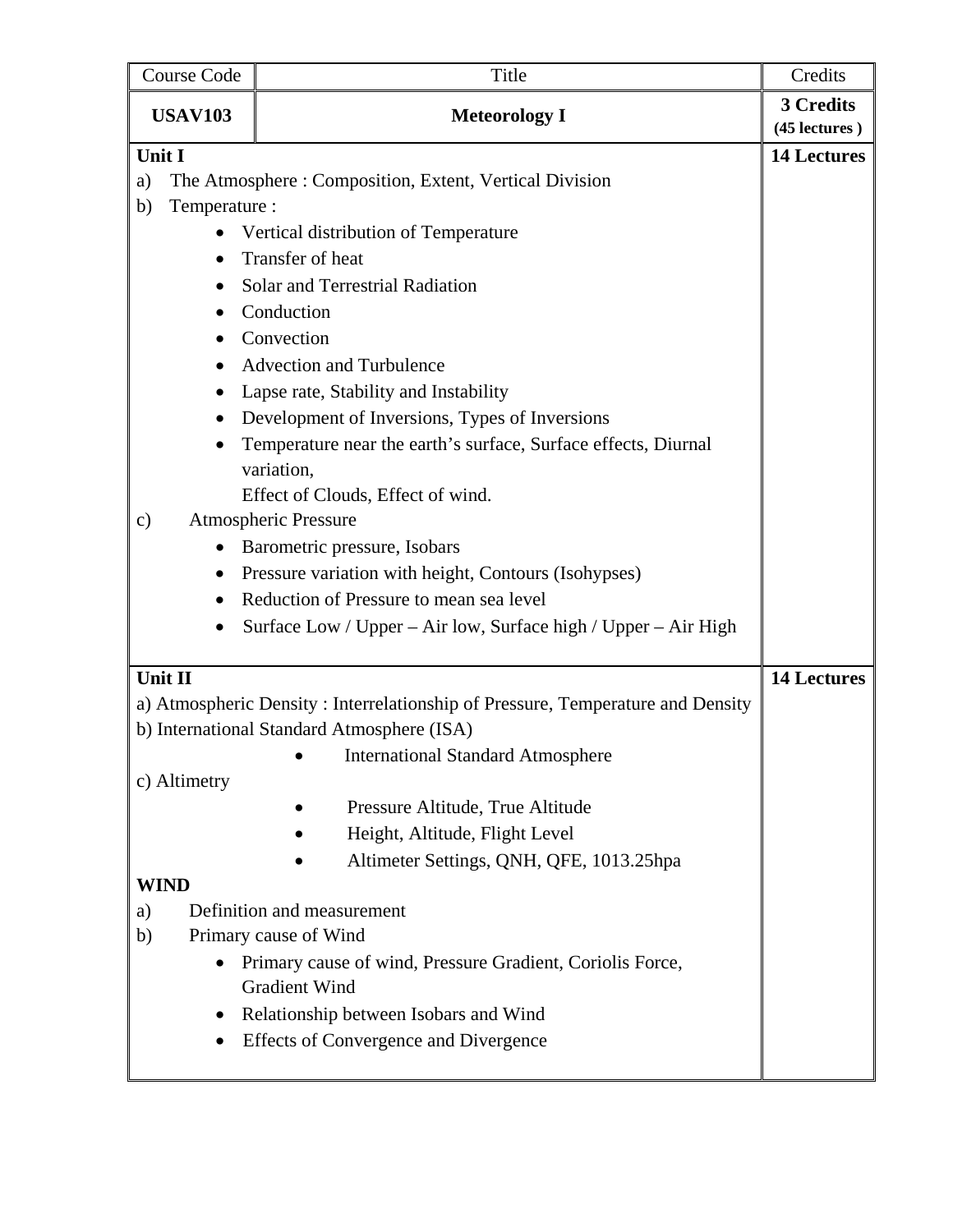| <b>Unit III</b>                                                              | <b>17 Lectures</b> |
|------------------------------------------------------------------------------|--------------------|
| a) General Circulation :                                                     |                    |
| General Circulation around the Globe                                         |                    |
| b) Turbulence                                                                |                    |
| Turbulence and Gustiness, Types of Turbulence<br>$\bullet$                   |                    |
| Origin and Location of Turbulence                                            |                    |
| c) Variation of Wind with Height                                             |                    |
| • Variation of Wind in the friction layer                                    |                    |
| Variation of the Wind caused by fronts<br>$\bullet$                          |                    |
| d) Local Winds                                                               |                    |
| Anabatic and Catabatic Winds, Land and Sea breezes<br>$\bullet$              |                    |
| e) Vertical Movements, Mountain Waves, Windshear, Turbulence,                |                    |
| Ice Accretion                                                                |                    |
| f) Visibility Reducing Phenomena                                             |                    |
| Reduction and visibility caused by Mist, Smoke, Dust, Sand and<br>$\bullet$  |                    |
| Precipitation                                                                |                    |
| Reduction of visibility caused by low drifting and blowing snow<br>$\bullet$ |                    |
|                                                                              |                    |

- 
- 2) Meteorology for Pilots Mike Wickson
- 3) Meteorology for Pilots Mudge
- 4) Meteorology for Pilots Mcgraw Hill
- 
- 6) Meteorology for Aviators Sutcliffe
- 7) Elementary Note on Indian Climatology India Met Dept.
- 8) Handbook of Aviation Meteorology HMSO
- 9) Meteorology for Airmen Dept. Parts I & II Met.
- 10)Climatological Atlas for Airmen India Met Dept.
- 11)Meteorological Glossary HMSO.
- 12)Weather Study Brunt
- 13)The Weather Map HMSO.
- 14)Ground Study for Pilots Taylor & Parmar

# **TITLE PUBLISHER**

1) Ground Studies for pilots R. B. Underdown & John Standan 5) Weather R.S.Scorer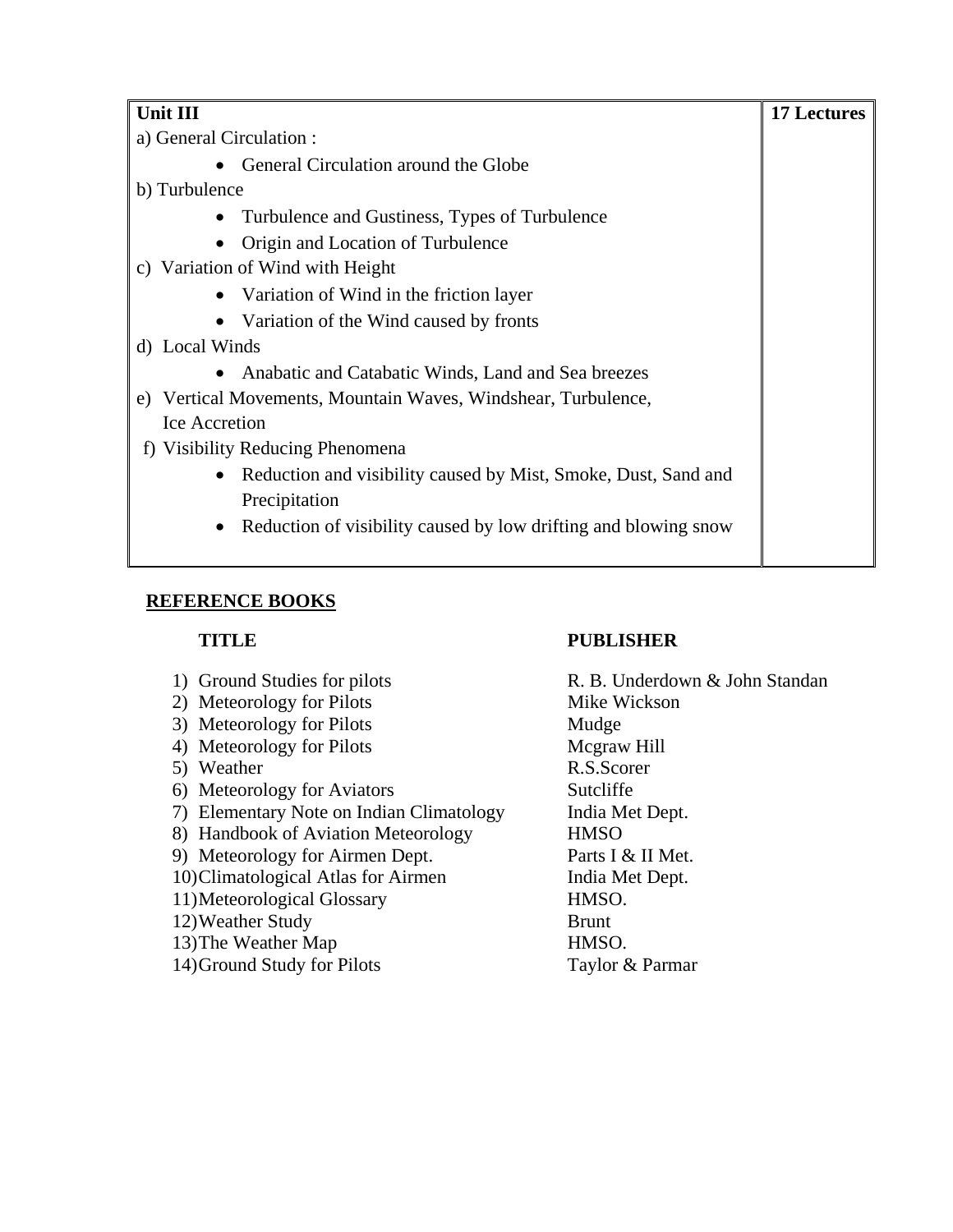| Course Code                                                                                                                                                                                                                                                                                                                                                                                                                                                                                                                                                                                                                                                                                                                                                                                                                                                                                                                                                              | Title                                                                                                                                                                                                                                                                                                                                                                                                                                                                                                                                                                                                                                                                                                                          | Credits                    |  |  |  |
|--------------------------------------------------------------------------------------------------------------------------------------------------------------------------------------------------------------------------------------------------------------------------------------------------------------------------------------------------------------------------------------------------------------------------------------------------------------------------------------------------------------------------------------------------------------------------------------------------------------------------------------------------------------------------------------------------------------------------------------------------------------------------------------------------------------------------------------------------------------------------------------------------------------------------------------------------------------------------|--------------------------------------------------------------------------------------------------------------------------------------------------------------------------------------------------------------------------------------------------------------------------------------------------------------------------------------------------------------------------------------------------------------------------------------------------------------------------------------------------------------------------------------------------------------------------------------------------------------------------------------------------------------------------------------------------------------------------------|----------------------------|--|--|--|
| <b>USAV104</b>                                                                                                                                                                                                                                                                                                                                                                                                                                                                                                                                                                                                                                                                                                                                                                                                                                                                                                                                                           | <b>Aircraft &amp; Engines I</b>                                                                                                                                                                                                                                                                                                                                                                                                                                                                                                                                                                                                                                                                                                | 5 Credits<br>(45 lectures) |  |  |  |
| Unit I<br>Gas Laws, work, power, moment, momentum, non-linear motion, ISA,<br>Pressure Altitude, Speed of sound, Mach number, Bernoulli equations.<br>Aerodynamics: Aerofoil, Aerofoil parameters, Lift, Drag, Laminar flow,<br>Turbulent flow, Stall, Reynolds Number, C.G- computation, Forces on aircraft<br>in Cruise<br>Types of drag, drag-Speed relation<br>Flight controls: Axes of rotation, six degree freedom, Basic primary and<br>secondary flight controls, Trim control, tabs, powered controls, artificial feel,<br>load factor, stability and controllability,<br>Piston engine : working on 4-Stroke Otto Cycle, Modified Valve timing,<br>Carburation, Supercharging, Mixture control, Ignition system, Lubrication<br>system, Fuel injection system, Mag-drop check, Detonation, Kick-back, Octane<br>value of fuel, Ignition systems, Magneto, Auxiliary starting systems<br>Propeller: Principle and construction, CSU, Feathering, Reverse Thrust |                                                                                                                                                                                                                                                                                                                                                                                                                                                                                                                                                                                                                                                                                                                                |                            |  |  |  |
| Unit II                                                                                                                                                                                                                                                                                                                                                                                                                                                                                                                                                                                                                                                                                                                                                                                                                                                                                                                                                                  |                                                                                                                                                                                                                                                                                                                                                                                                                                                                                                                                                                                                                                                                                                                                |                            |  |  |  |
|                                                                                                                                                                                                                                                                                                                                                                                                                                                                                                                                                                                                                                                                                                                                                                                                                                                                                                                                                                          | Electrical Power: Alternator, Battery, Inverter, Rectifier, TR unit, CSD,<br>Voltage regulator, Volt, Ampere, Ohm, Watts, Power factor, AC & DC<br>Current, Poly phase system, Electrical power distribution in small light aircraft<br>and heavy jet aircraft, Paralleling of alternators & batteries, Synchronisation<br>concept, Infinite Bus Bar, Electrical system protection, fuse, CB<br>Hydraulic system : Reservoir, EDP, ADP, RAT, PTU, Electric pumps,<br>Accumulator, Distribution, Redundancy, Indications<br>L.G: components, gear tilt, Normal Operation, Alternate extension, indication<br>and warnings, Air Ground sensing, Antiskid, auto brake, brake system,<br>Parking Brake, Nose wheel steering system |                            |  |  |  |
| <b>Unit III</b>                                                                                                                                                                                                                                                                                                                                                                                                                                                                                                                                                                                                                                                                                                                                                                                                                                                                                                                                                          |                                                                                                                                                                                                                                                                                                                                                                                                                                                                                                                                                                                                                                                                                                                                | <b>15 Lectures</b>         |  |  |  |
| Air Cycle Machines,<br><b>Landing Performance</b>                                                                                                                                                                                                                                                                                                                                                                                                                                                                                                                                                                                                                                                                                                                                                                                                                                                                                                                        | Aircraft environment control system: Pressurisation system, out flow valves,<br>Crew & Pax Oxygen systems, Chemical Generation of Oxygen in aircraft<br>Ice and Rain Protection: Anti ice and Deice systems<br>Light single engine performance: T/O, CLB, CRS, Range, Endurance,<br>AFM, Operations Manual, POH, Maintenance Manual, MEL, MMEL, check list                                                                                                                                                                                                                                                                                                                                                                     |                            |  |  |  |

- 1) Flight Without Formula Kermode
- 2) Aero Engines for students Allen and Unwin
- 3) Gas Turbine and Jet Propulsion Smith
- 
- 5) Civil Aviation Requirements DGCA India
- 6) Principles of Flight Bert A Shield
- 7) Performance of Civil Aircraft Barker
- 
- 9) Manual of Flying (AP 129) Air Ministry UK

# **TITLE PUBLISHER**

4) Handbook of Aeronautics Royal Aeronautical Society 8) From the Ground Up Sandy A. F. Macdonald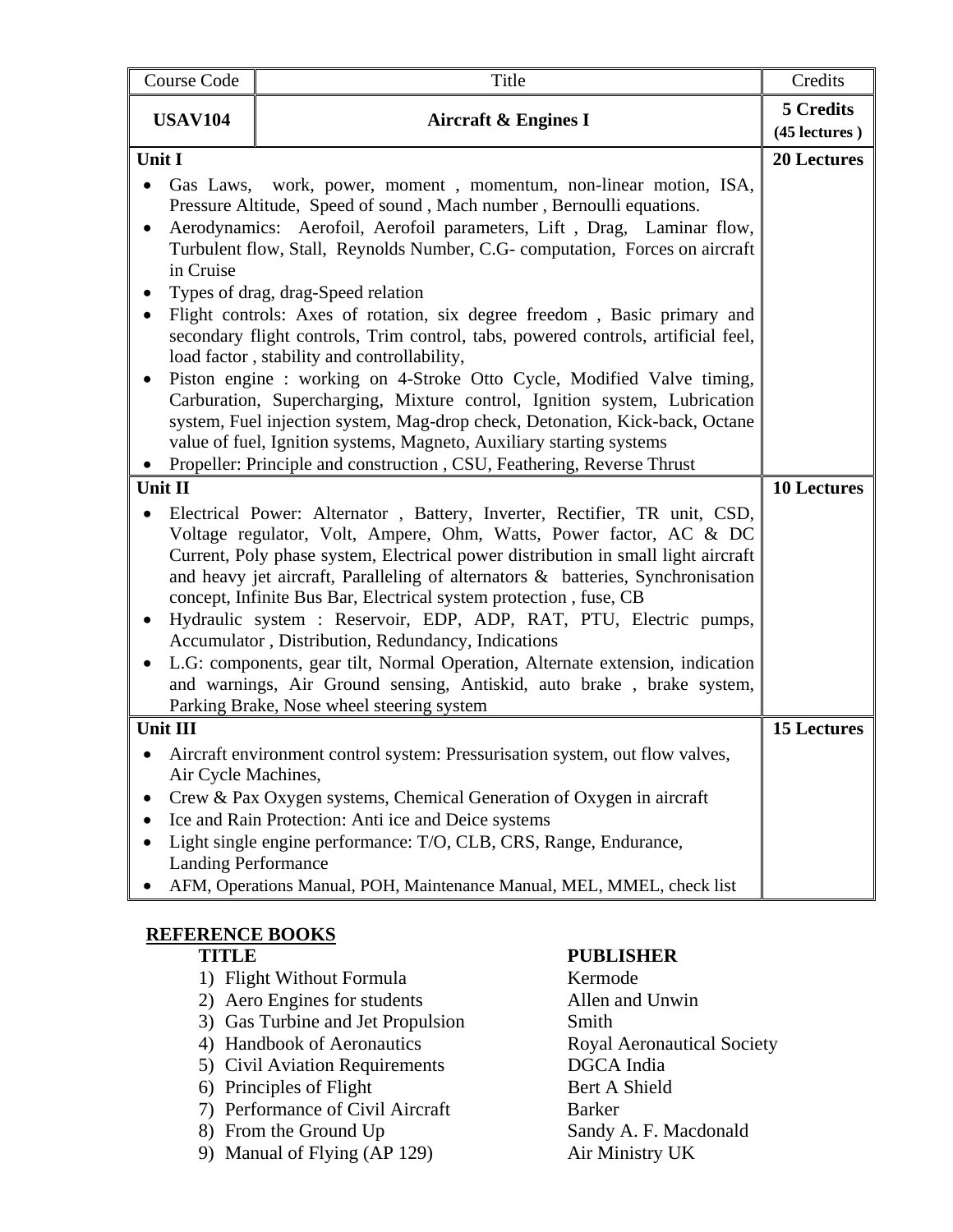| <b>Semester II</b>                                                          |                                                                                  |                              |  |  |  |  |
|-----------------------------------------------------------------------------|----------------------------------------------------------------------------------|------------------------------|--|--|--|--|
| Course Code                                                                 | Title                                                                            | Credits                      |  |  |  |  |
| <b>USAV201</b>                                                              | <b>Air Navigation II</b>                                                         | 5 Credits<br>$(60$ lectures) |  |  |  |  |
| Unit I                                                                      |                                                                                  | 18                           |  |  |  |  |
|                                                                             | <b>Communications: - HF, Ionospheric Layers, Conditions of Refraction, Skip</b>  | <b>Lectures</b>              |  |  |  |  |
|                                                                             | Distance and Dead Space, Fading, Ranges Available, SELCAL.                       |                              |  |  |  |  |
|                                                                             | ADF: - Loop Theory, Resolution of Ambiguity, ADF Control unit, BFO or CW /       |                              |  |  |  |  |
|                                                                             | RT, Uses of ADF, Homing and Tracking away from the station, Factors              |                              |  |  |  |  |
|                                                                             | affecting range and accuracy of ADF.                                             |                              |  |  |  |  |
|                                                                             | Vertical Speed Indicator: - Principle of Operation, Instantaneous Vertical Speed |                              |  |  |  |  |
|                                                                             | Indicator, Errors                                                                |                              |  |  |  |  |
| <b>UNIT II</b>                                                              |                                                                                  | 20                           |  |  |  |  |
|                                                                             | Gyroscope: - Gyro Fundamentals, Rigidity, Precession Free Gyro, Tied Gyro,       | <b>Lectures</b>              |  |  |  |  |
|                                                                             | Gyroscopic Drift and Topple, Real Drift, Apparent Drift, Transport Drift, Ring   |                              |  |  |  |  |
| Laser Gyro.                                                                 |                                                                                  |                              |  |  |  |  |
|                                                                             | Direction Gyro Indicator: Construction and Principle of Operation, Erection      |                              |  |  |  |  |
|                                                                             | System, Gimbal error, Drift calculations, Drift compensation.                    |                              |  |  |  |  |
|                                                                             | Artificial Horizon: - Construction and Principle of Operation, Erection          |                              |  |  |  |  |
|                                                                             | Mechanism, Acceleration Errors.                                                  |                              |  |  |  |  |
|                                                                             | Turn and slip Indicator: - Construction and Principle of Operation, Turn Co-     |                              |  |  |  |  |
| ordinator.                                                                  |                                                                                  |                              |  |  |  |  |
| <b>Unit III</b>                                                             |                                                                                  | 22                           |  |  |  |  |
|                                                                             | Lamberts Conical Orthomorphic Projection: - Modification of Simple Conic         | <b>Lectures</b>              |  |  |  |  |
|                                                                             | Projection, Orthomorphism, Scale Errors, Chart Convergence, Properties,          |                              |  |  |  |  |
| Advantages and Disadvantages.                                               |                                                                                  |                              |  |  |  |  |
| VOR: - Principle of Operation, Derivation of Phase Difference, Airborne     |                                                                                  |                              |  |  |  |  |
| Equipment, OBS, To/From and Left / Right Deviation Indicator, VOR           |                                                                                  |                              |  |  |  |  |
| Frequencies, Use of VOR, Cone of Confusion, Factors affecting VOR Range and |                                                                                  |                              |  |  |  |  |
| Accuracy, Advantages / Disadvantages as a Navigational Aid, TVOR, DVOR,     |                                                                                  |                              |  |  |  |  |
|                                                                             | Exercises on use of VOR indications and RBI.                                     |                              |  |  |  |  |
|                                                                             | <b>RMI:</b> - QDM's and Relative Bearing Indications, Discrepancies in VOR and   |                              |  |  |  |  |
|                                                                             | ADF Indications, Advantages of RMI, VOR – NDB – RMI Exercises.                   |                              |  |  |  |  |

- 1. Air Pilot's Manual Vol 3 & 5 Peter D Godwin
- 2. Flight Performance & Planning Nordian AS
- 3. General Navigation: ATPL JAR Nordian AS
- 4. GSP : Plotting & Flight Planning Underdown
- 5. GSP : Radio Aids Underdown
- 6. GSP : Flight Instr. & Auto Flt. Underdown
- 7. GSP : Navigation Underdown
- 8. Radio Navigation ATPL JAR Nordian AS

# **TITLE PUBLISHER**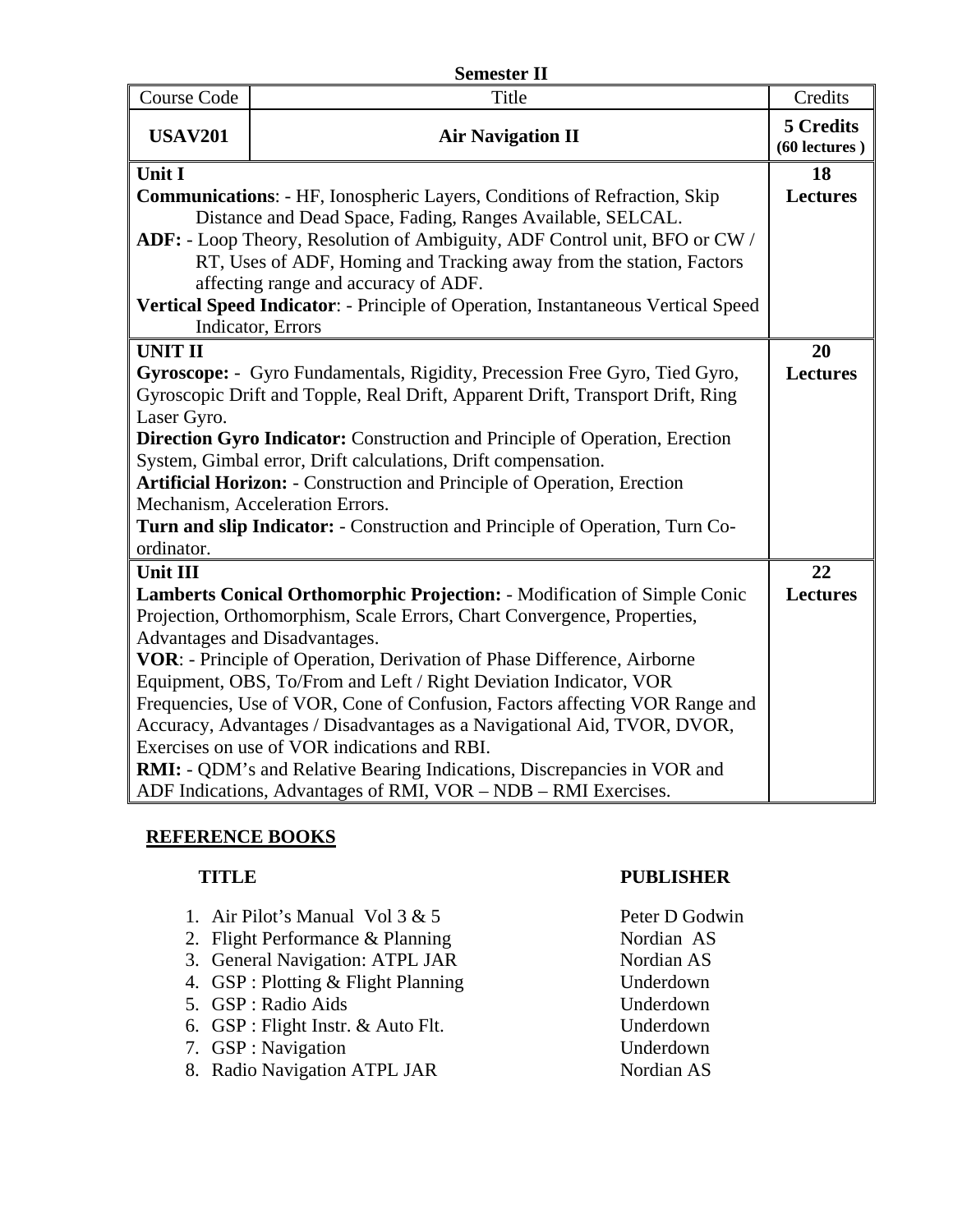| <b>Course Code</b>          | Title                                                    | Credits                    |  |  |  |  |  |  |
|-----------------------------|----------------------------------------------------------|----------------------------|--|--|--|--|--|--|
| <b>USAV202</b>              | <b>Air Regulation II</b>                                 | 3 Credits<br>(45 lectures) |  |  |  |  |  |  |
| Unit I                      |                                                          |                            |  |  |  |  |  |  |
| <b>Air Traffic Services</b> |                                                          | <b>Lectures</b>            |  |  |  |  |  |  |
|                             | Objectives & Divisions                                   |                            |  |  |  |  |  |  |
|                             | <b>Aerodrome Control Service</b>                         |                            |  |  |  |  |  |  |
|                             | <b>General Procedure</b>                                 |                            |  |  |  |  |  |  |
|                             | Control of Traffic in Circuit                            |                            |  |  |  |  |  |  |
|                             | Control of Traffic on Maneuvering Area                   |                            |  |  |  |  |  |  |
|                             | Light & Ground Signals                                   |                            |  |  |  |  |  |  |
| Unit II                     |                                                          | 13                         |  |  |  |  |  |  |
| $\bullet$                   | Distress & Urgency Signals                               | <b>Lectures</b>            |  |  |  |  |  |  |
|                             | Navigation Lights to be displayed by the Aircraft        |                            |  |  |  |  |  |  |
| $\bullet$                   | <b>ATS Routes Designators</b>                            |                            |  |  |  |  |  |  |
|                             | Semi Circular system of Cruising levels                  |                            |  |  |  |  |  |  |
|                             | Altimeter setting procedures                             |                            |  |  |  |  |  |  |
| <b>Unit III</b>             |                                                          | 17                         |  |  |  |  |  |  |
|                             | Search & Rescue Organisation and procedures in India     | <b>Lectures</b>            |  |  |  |  |  |  |
| $\bullet$                   | <b>Indian Aircraft Rules 1920</b>                        |                            |  |  |  |  |  |  |
|                             | Rules 53, 54, 56, 60, 61 & 62                            |                            |  |  |  |  |  |  |
|                             | Indian Aircraft (Public Health)                          |                            |  |  |  |  |  |  |
|                             | Rules 1954, Part I, Part II - General, Part III, Part IV |                            |  |  |  |  |  |  |

## **TITLE PUBLISHER**

| 1. Aviation Act 1934                    | Ministry of Civil Aviation |
|-----------------------------------------|----------------------------|
| 2. Indian Aircraft Rules                | Ministry of Civil Aviation |
| 3. Aeronautical Information Publication | Ministry of Civil Aviation |
| 4. Aircraft Manual                      | India                      |
|                                         |                            |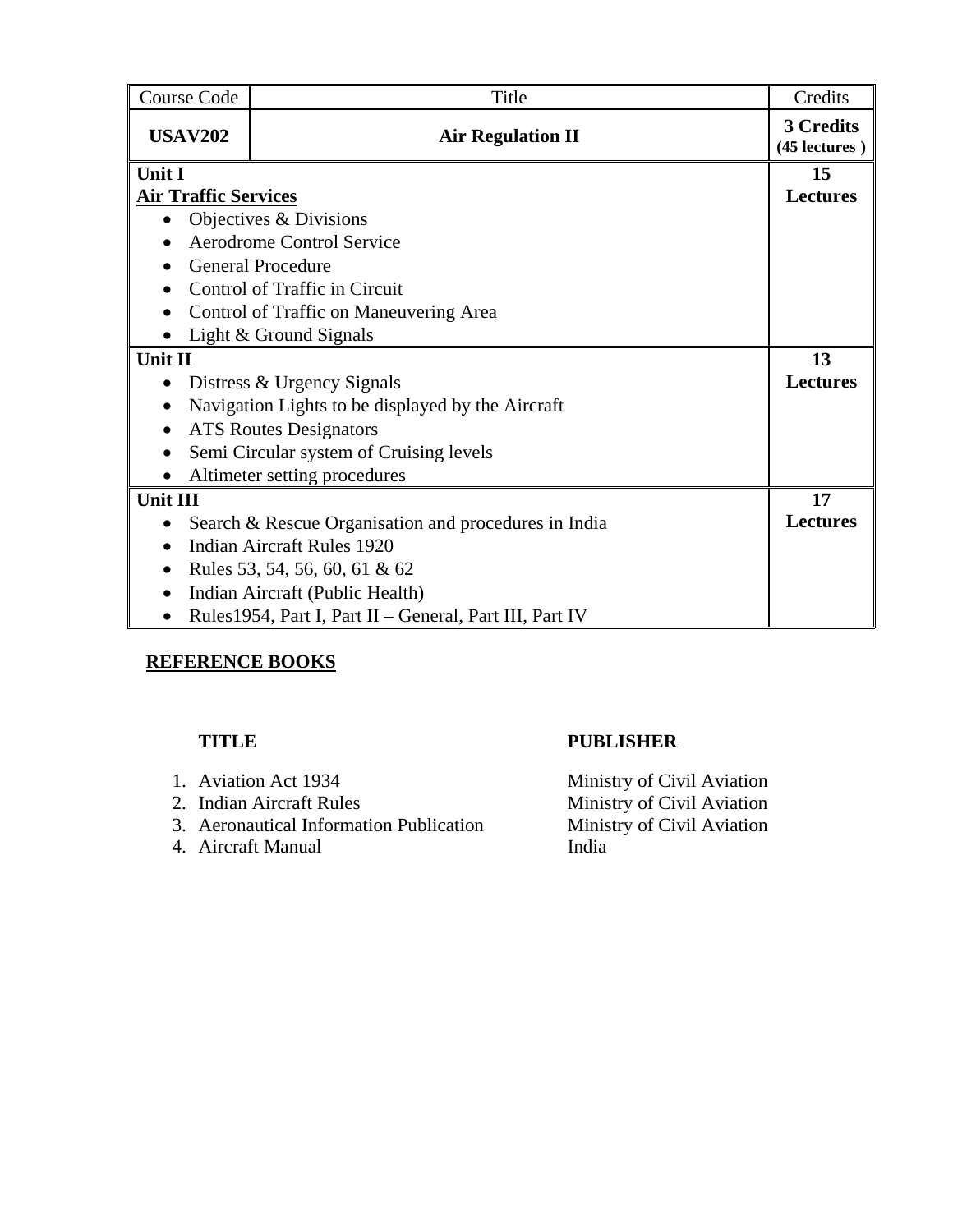| Course Code                                               | Title                                                                 |                                | Credits                    |  |  |  |  |
|-----------------------------------------------------------|-----------------------------------------------------------------------|--------------------------------|----------------------------|--|--|--|--|
| <b>USAV203</b>                                            | <b>Meteorology II</b>                                                 |                                | 3 Credits<br>(45 lectures) |  |  |  |  |
|                                                           | Unit I : JET STREAMS                                                  |                                |                            |  |  |  |  |
| $\bullet$                                                 | Description and location of Jet Streams                               |                                | <b>Lectures</b>            |  |  |  |  |
| $\bullet$                                                 | Names, Heights and Seasonal Occurrence of Jet Streams                 |                                |                            |  |  |  |  |
|                                                           | Jet Stream Recognition                                                |                                |                            |  |  |  |  |
|                                                           | CAT: Cause, Location and Forecasting                                  |                                |                            |  |  |  |  |
| <b>STANDING WAVES</b>                                     |                                                                       |                                |                            |  |  |  |  |
|                                                           | Origin of Standing Waves                                              |                                |                            |  |  |  |  |
| <b>THERMODYNAMICS</b>                                     |                                                                       |                                |                            |  |  |  |  |
| Humidity<br>$\bullet$                                     |                                                                       |                                |                            |  |  |  |  |
|                                                           | Water Vapour in the Atmosphere                                        |                                |                            |  |  |  |  |
|                                                           | Temperature / Dew Point, Mixing Ratio, Relative Humidity              |                                |                            |  |  |  |  |
| Unit II :                                                 |                                                                       |                                | 15                         |  |  |  |  |
| a)                                                        | Change of State: Condensation, Evaporation, Sublimation, Freezing and |                                | <b>Lectures</b>            |  |  |  |  |
|                                                           | Melting, Latent Heat                                                  |                                |                            |  |  |  |  |
|                                                           | b) Adiabatic processes                                                |                                |                            |  |  |  |  |
| <b>CLOUDS AND FOG</b>                                     |                                                                       |                                |                            |  |  |  |  |
|                                                           | a) Cloud Formation and description                                    |                                |                            |  |  |  |  |
|                                                           | Cooling by Adiabatic Expansion and by Advection                       |                                |                            |  |  |  |  |
| $\bullet$                                                 | Cloud Types, Cloud Classification                                     |                                |                            |  |  |  |  |
| Influence of Inversions on Cloud Development<br>$\bullet$ |                                                                       |                                |                            |  |  |  |  |
| Flying conditions in each cloud Type                      |                                                                       |                                |                            |  |  |  |  |
| a) Fog, Mist, Haze                                        |                                                                       |                                |                            |  |  |  |  |
| <b>Radiation Fog</b>                                      |                                                                       |                                |                            |  |  |  |  |
|                                                           | Advection<br>$\bullet$                                                |                                |                            |  |  |  |  |
| $\bullet$                                                 | <b>Steaming Fog</b>                                                   |                                |                            |  |  |  |  |
|                                                           | <b>Frontal Fog</b>                                                    |                                |                            |  |  |  |  |
|                                                           | Orographic Fog                                                        |                                |                            |  |  |  |  |
| b) Precipitation                                          |                                                                       |                                |                            |  |  |  |  |
|                                                           | Development of Precipitation                                          |                                |                            |  |  |  |  |
|                                                           | <b>Types of Precipitation</b>                                         |                                |                            |  |  |  |  |
|                                                           | c) Relationship with Cloud Types                                      |                                |                            |  |  |  |  |
| <b>REFERENCE BOOKS</b>                                    |                                                                       |                                |                            |  |  |  |  |
| <b>TITLE</b>                                              |                                                                       | <b>PUBLISHER</b>               |                            |  |  |  |  |
|                                                           | 1) Ground Studies for pilots                                          | R. B. Underdown & John Standan |                            |  |  |  |  |
|                                                           | 2) Meteorology for Pilots                                             | Mike Wickson                   |                            |  |  |  |  |
|                                                           | 3) Meteorology for Pilots                                             | Mudge                          |                            |  |  |  |  |
|                                                           | 4) Meteorology for Pilots                                             | Mcgraw Hill                    |                            |  |  |  |  |
|                                                           | R.S.Scorer<br>5) Weather                                              |                                |                            |  |  |  |  |
| 6) Meteorology for Aviators                               |                                                                       |                                |                            |  |  |  |  |
| 7) Elementary Note on Indian Climatology                  |                                                                       |                                |                            |  |  |  |  |
| 8) Handbook of Aviation Meteorology<br><b>HMSO</b>        |                                                                       |                                |                            |  |  |  |  |
| 9) Meteorology for Airmen Dept.<br>Parts I & II Met.      |                                                                       |                                |                            |  |  |  |  |
|                                                           | 10) Climatological Atlas for Airmen                                   | India Met Dept.                |                            |  |  |  |  |
|                                                           | 11) Meteorological Glossary                                           | HMSO.                          |                            |  |  |  |  |
| 12) Weather Study                                         |                                                                       | <b>Brunt</b>                   |                            |  |  |  |  |
|                                                           | 13) The Weather Map                                                   | HMSO.                          |                            |  |  |  |  |
|                                                           | 14) Ground Study for Pilots                                           | Taylor & Parmar                |                            |  |  |  |  |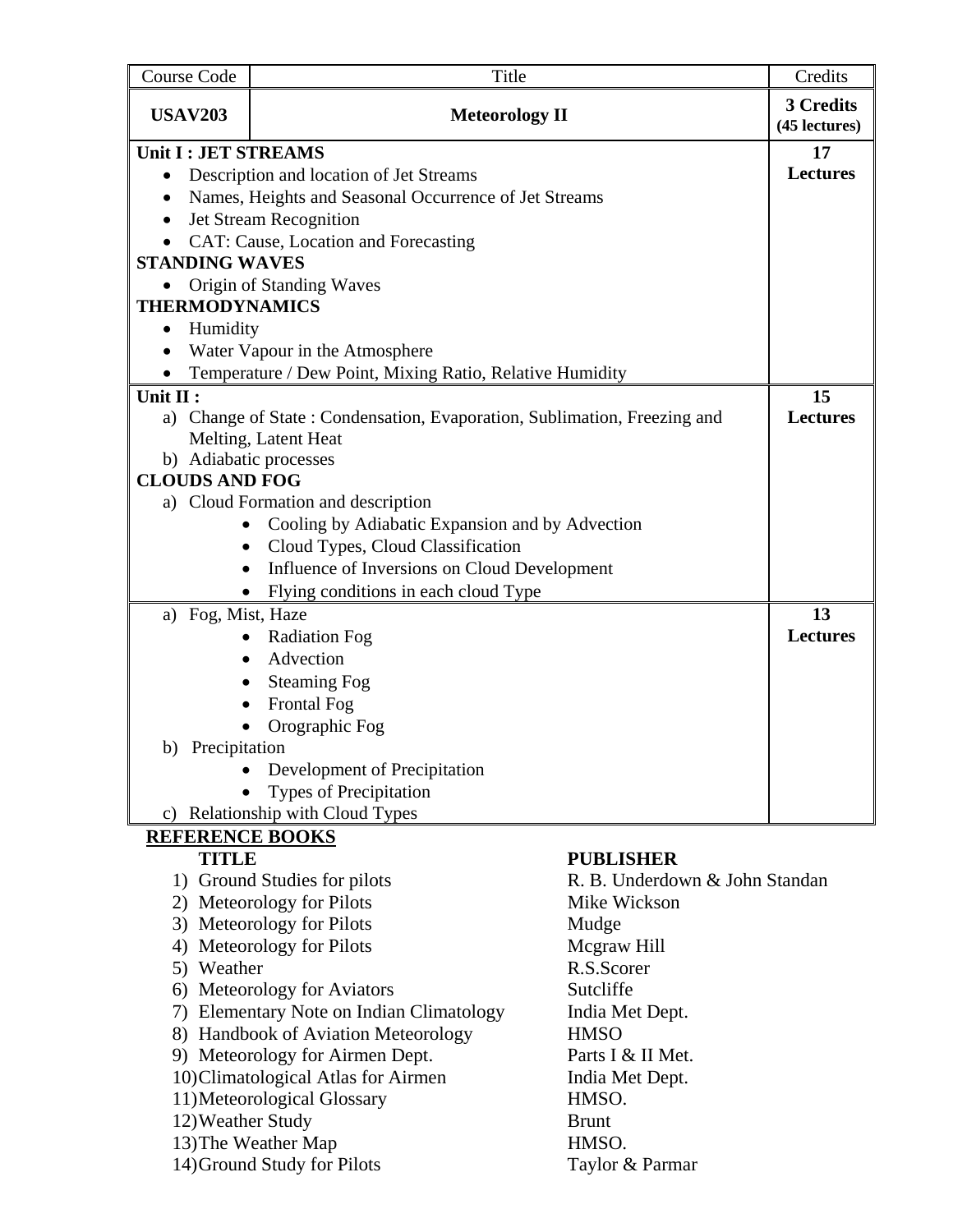| Course Code          | Title                                                                    | Credits         |  |  |  |  |  |
|----------------------|--------------------------------------------------------------------------|-----------------|--|--|--|--|--|
| <b>USAV204</b>       | <b>Aircraft &amp; Engines II</b>                                         | 5 Credits       |  |  |  |  |  |
|                      |                                                                          | (45 lectures)   |  |  |  |  |  |
| Unit I:              |                                                                          |                 |  |  |  |  |  |
|                      | Principle of Operation and construction of Gas turbine engine working on | <b>Lectures</b> |  |  |  |  |  |
| <b>Brayton Cycle</b> |                                                                          |                 |  |  |  |  |  |
|                      | EPR, N1, N2, N3 EGT indications, Thrust measurement, Flat rated thrust,  |                 |  |  |  |  |  |
| Thrust setting       |                                                                          |                 |  |  |  |  |  |
|                      | Jetengine oil and fuel systems, Engine surge, surge control systems      |                 |  |  |  |  |  |
|                      | Auto Pilot, Control wheel steering system, Flight Director system, Yaw   |                 |  |  |  |  |  |
|                      | Damper, Auto Throttle system.                                            |                 |  |  |  |  |  |
| Unit II              |                                                                          | 15              |  |  |  |  |  |
|                      | APU: starting, and control, Auto shutdown, Pneumatic and electrical      | <b>Lectures</b> |  |  |  |  |  |
|                      | power from APU                                                           |                 |  |  |  |  |  |
|                      | Multi engine performance : speeds, weights gradients, RTOW, T/O, CLB,    |                 |  |  |  |  |  |
|                      | CRS, Descent, holding, Landing performance                               |                 |  |  |  |  |  |
|                      | Fire protection Systems: Classification of fire, fire generation logic,  |                 |  |  |  |  |  |
|                      | Detection of fire smoke, Extinguishing agents, Extinguishing system,     |                 |  |  |  |  |  |
| Squib                |                                                                          |                 |  |  |  |  |  |
| Unit III             |                                                                          | 15              |  |  |  |  |  |
|                      | Flight instruments: Glass cockpit concept, EFIS, CRT, LCD displays,      | <b>Lectures</b> |  |  |  |  |  |
|                      | PFD, ND, MFD                                                             |                 |  |  |  |  |  |
|                      | <b>Explosive Decompression</b>                                           |                 |  |  |  |  |  |
|                      | Engine fire on ground, Inflight                                          |                 |  |  |  |  |  |

| 1) Flight Without Formula                                                                                                                                          |
|--------------------------------------------------------------------------------------------------------------------------------------------------------------------|
| 2) Aero Engines for students                                                                                                                                       |
| 3) Gas Turbine and Jet Propulsion                                                                                                                                  |
| $\sqrt{11}$ $\sqrt{11}$ $\sqrt{11}$ $\sqrt{11}$<br>the contract of the contract of the contract of the contract of the contract of the contract of the contract of |

- 4) Handbook of Aeronautics
- 
- 6) Principles of Flight
- 7) Performance of Civil Aircraft Barker

### **TITLE PUBLISHER**

Kermode Allen and Unwin 3) Smith<br>3) Gas Turbine and Society<br>3) Gas Turbine and Society 5) Civil Aviation Requirements<br>
6) Principles of Flight<br>
Bert A Shield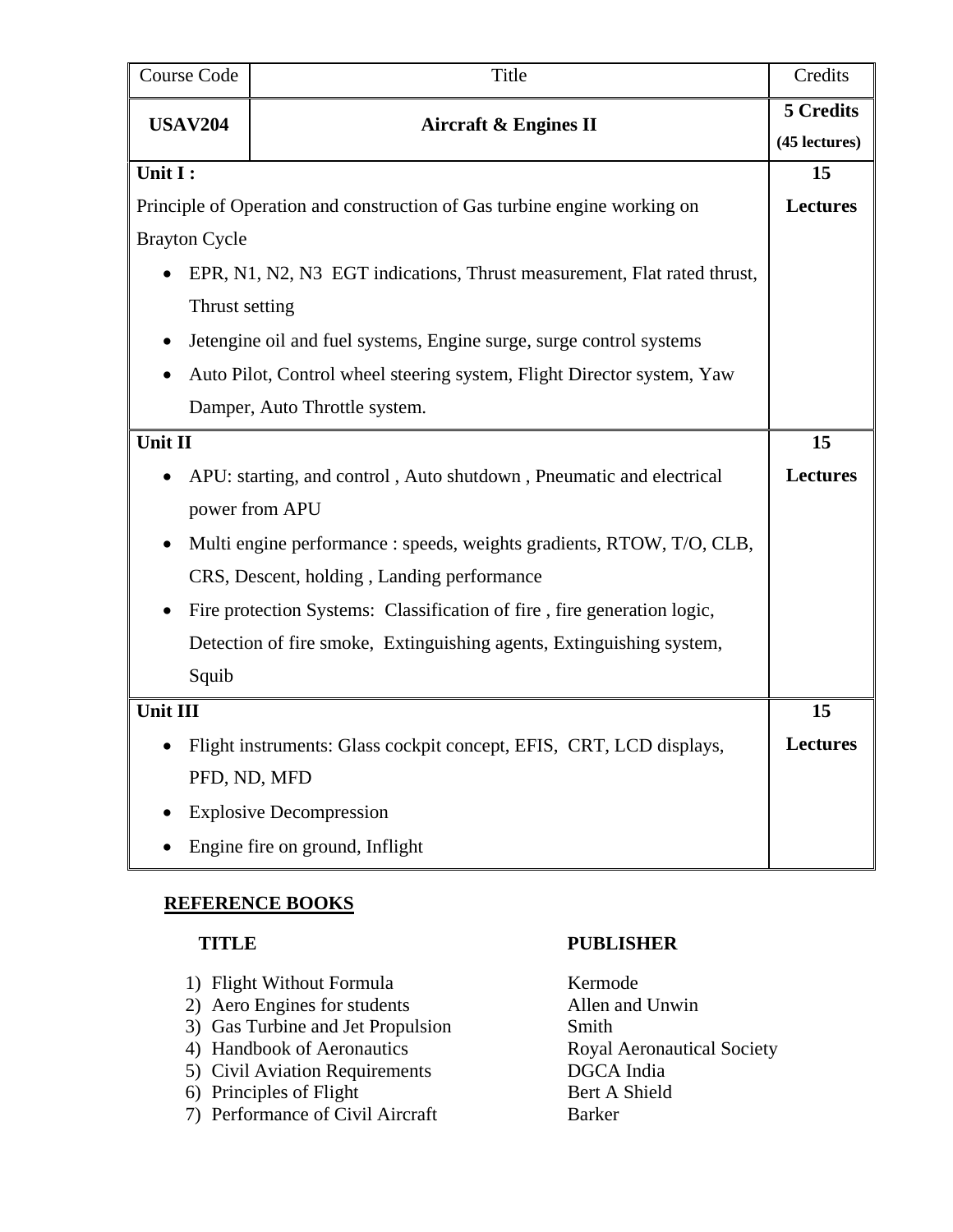## **Paper Pattern & Evaluation Criteria for Semester I & II is as Follows**

#### **(a) Internal assessment - 40 %**

|   | Sr No Evaluation type                                                                                                                                               | <b>Marks</b> |  |  |  |  |  |
|---|---------------------------------------------------------------------------------------------------------------------------------------------------------------------|--------------|--|--|--|--|--|
|   | Two Assignments/Case study/Project                                                                                                                                  |              |  |  |  |  |  |
| 2 | One class Test (multiple choice questions objective)                                                                                                                |              |  |  |  |  |  |
| 3 | Active participation in routine class instructional deliveries (case<br>studies/seminars//presentation)                                                             | 05           |  |  |  |  |  |
|   | Overall conduct as a responsible student, manners, skill in articulation,<br>leadership qualities demonstrated through organizing co-curricular<br>activities, etc. | 05           |  |  |  |  |  |

#### **Practicals (Flying Training)**

For every 40 hours of flying done by the student, 4 credits will be given in each Semester.

Students already holding Commercial Pilot Licence (CPL) will be eligible for full credits in practical.

### **(b) External Theory examination - 60 %**

### i) **Duration** – **2 Hours**

ii) **Marks - 60**

### iii) **Theory Question Paper Pattern**:-

- There shall be four questions each of 15 marks. On each unit there will be one question and the fourth one will be based on entire syllabus.
- All questions shall be compulsory with internal choice within the questions. (Each question will be of 20 to 23 marks with options.)
- Question may be subdivided into sub-questions a, b, c… and the allocation of marks depend on the weightage of the topic.

| .     |         |                                 |
|-------|---------|---------------------------------|
| Q. No | Unit No | Max Marks with internal options |
|       |         | 20 to 23                        |
|       |         | 20 to 23                        |
|       |         | 20 to 23                        |
|       | .2 & 3  | 20 to 23                        |

Illustration: -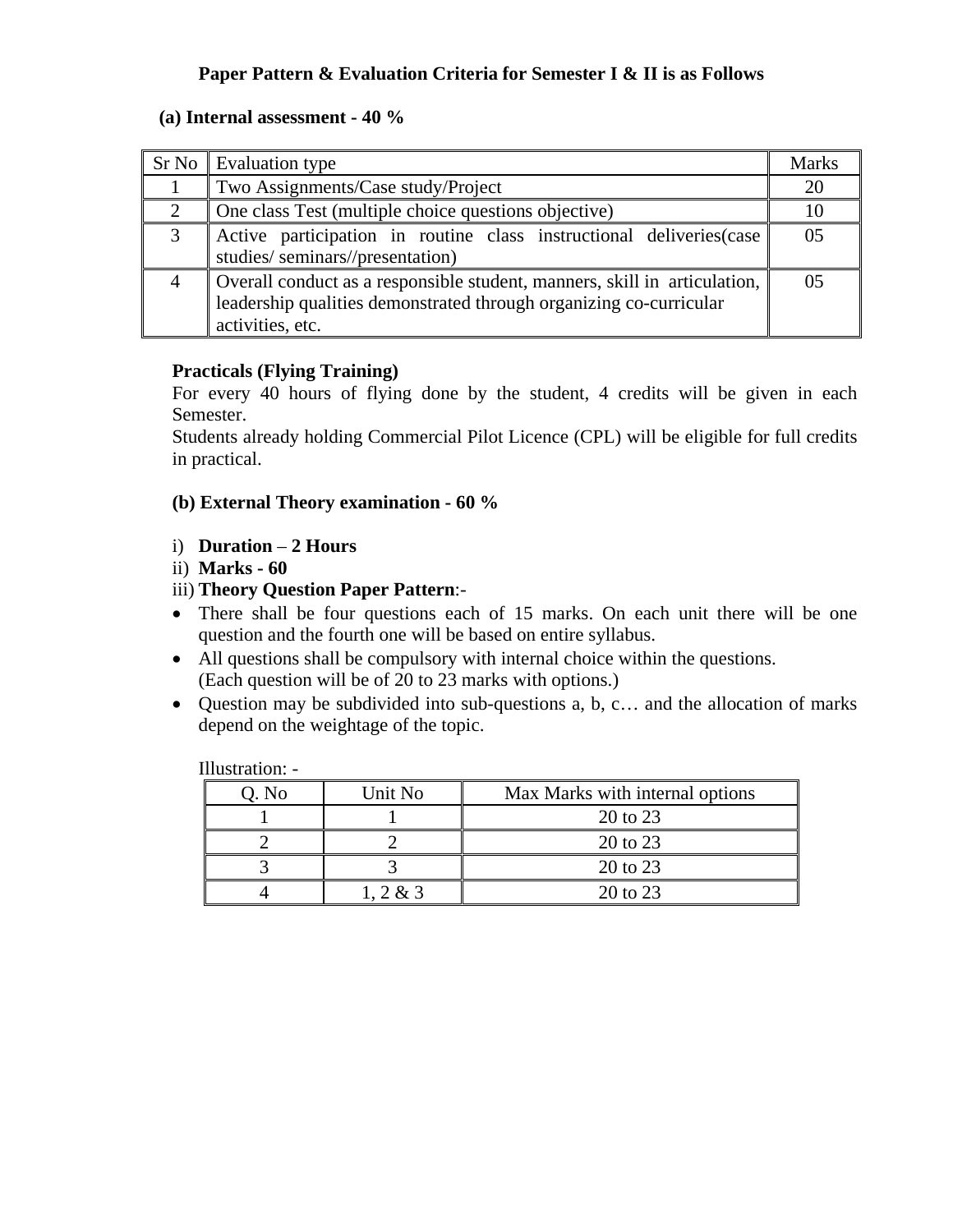The following tables illustrate part (a) and (b) described above.

# **Air Navigation I**

|                |    |    | Assignment |                    |                                                                                     |  |                |                |       |                |                 |
|----------------|----|----|------------|--------------------|-------------------------------------------------------------------------------------|--|----------------|----------------|-------|----------------|-----------------|
| Course         | Cr | Α1 | A2         | Unit<br>Test<br>10 | Seminar / Case<br><b>Studies Active</b><br>Participation and<br>responsible student |  | Internal<br>40 | External<br>60 | Total | Grade<br>Point | Letter<br>grade |
|                |    | 10 | 10         | 10                 |                                                                                     |  | 16/40          | 24/60          | 100   |                |                 |
| <b>USAV101</b> | 5  |    |            |                    |                                                                                     |  | 26             | 35             | 61    |                | A               |

# **Air Regulation I**

|                |    |                | Assignment      |                    |                                                                                     |  |                |                |       |                |                 |
|----------------|----|----------------|-----------------|--------------------|-------------------------------------------------------------------------------------|--|----------------|----------------|-------|----------------|-----------------|
| Course         | Cr | A <sub>1</sub> | A2              | Unit<br>Test<br>10 | Seminar / Case<br><b>Studies Active</b><br>Participation and<br>responsible student |  | Internal<br>40 | External<br>60 | Total | Grade<br>Point | Letter<br>grade |
|                |    | 10             | 10 <sup>°</sup> | 10 <sup>°</sup>    |                                                                                     |  | 16/40          | 24/60          | 100   |                |                 |
| <b>USAV102</b> | ς  |                |                 |                    |                                                                                     |  | 26             | 35             | 61    |                |                 |

# **Meteorology I**

|                |    |                | Assignment |                                                  |                                                                                     |  |                |                    |       |                |                 |
|----------------|----|----------------|------------|--------------------------------------------------|-------------------------------------------------------------------------------------|--|----------------|--------------------|-------|----------------|-----------------|
| Course         | Cr | A <sub>1</sub> | A2         | Unit<br>$\tau_{\mathsf{est}}$<br>10 <sup>°</sup> | Seminar / Case<br><b>Studies Active</b><br>Participation and<br>responsible student |  | Internal<br>40 | .   External<br>60 | Total | Grade<br>Point | Letter<br>grade |
|                |    | 10             | 10         | 10                                               |                                                                                     |  | 16/40          | 24/60              | 100   |                |                 |
| <b>USAV103</b> | C  |                |            |                                                  |                                                                                     |  | 26             | 35                 | 61    |                |                 |

# **Aircraft & Engines I**

|                |    |                 | Assignment |                    |                                                                                     |  |                |                |       |                |                 |
|----------------|----|-----------------|------------|--------------------|-------------------------------------------------------------------------------------|--|----------------|----------------|-------|----------------|-----------------|
| Course         | Cr | A <sup>1</sup>  | A2         | Unit<br>Test<br>10 | Seminar / Case<br><b>Studies Active</b><br>Participation and<br>responsible student |  | Internal<br>40 | External<br>60 | Total | Grade<br>Point | Letter<br>grade |
|                |    | 10 <sup>°</sup> | 10         | 10                 |                                                                                     |  | 16/40          | 24/60          | 100   |                |                 |
| <b>USAV104</b> | 5  |                 |            |                    |                                                                                     |  | 26             | 35             | 61    |                |                 |